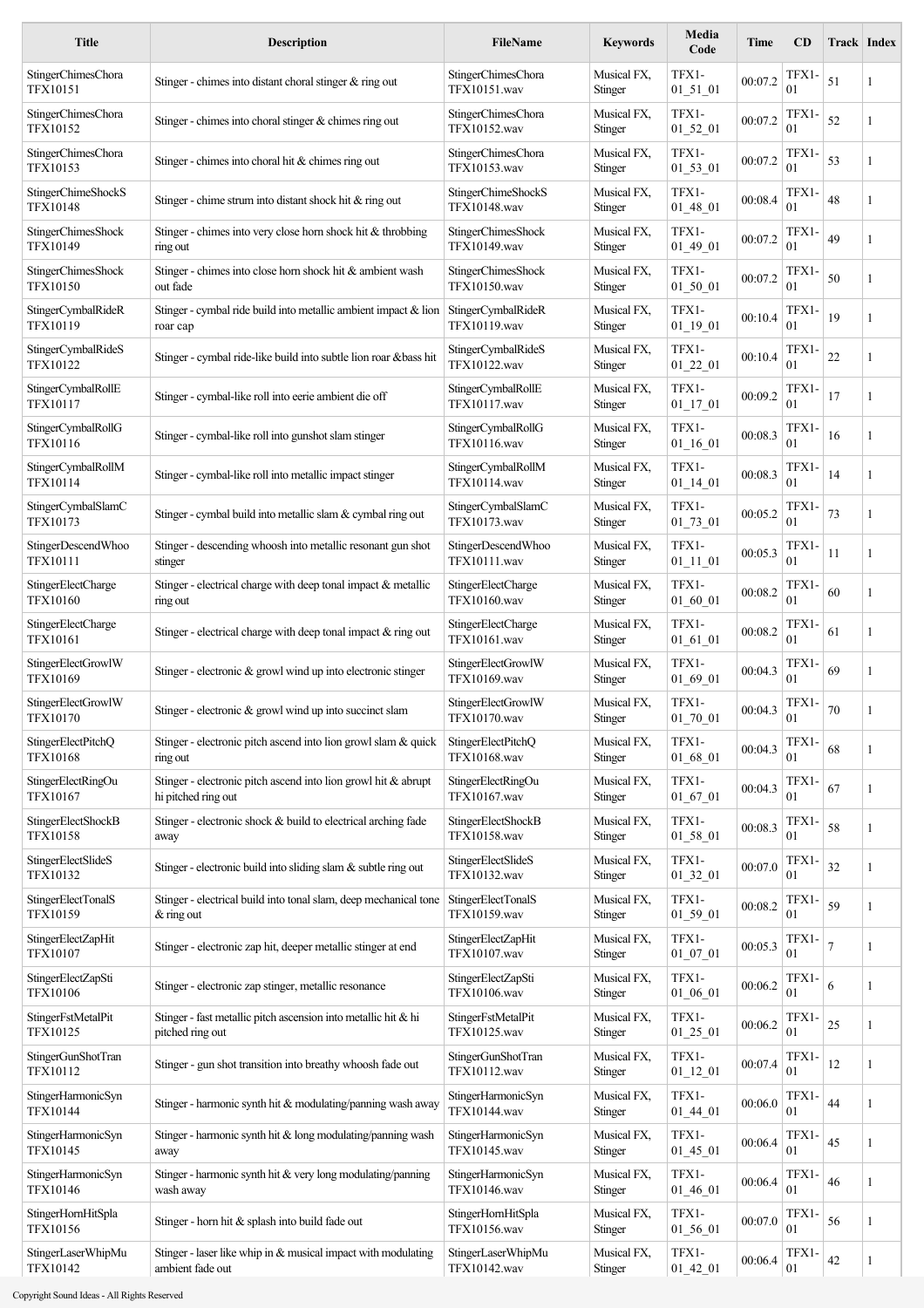| StingerLionGrowlPe<br><b>TFX10171</b>        | Stinger - lion growl into percussive hit                                               | StingerLionGrowlPe<br><b>TFX10171</b> .wav | Musical FX,<br>Stinger | TFX1-<br>$01_71_01$     | 00:03.3 | TFX1-<br>01             | 71             |   |
|----------------------------------------------|----------------------------------------------------------------------------------------|--------------------------------------------|------------------------|-------------------------|---------|-------------------------|----------------|---|
| StingerLionRoarHit<br><b>TFX10121</b>        | Stinger - lion roar into hit stinger                                                   | StingerLionRoarHit<br>TFX10121.wav         | Musical FX,<br>Stinger | TFX1-<br>$01\_21\_01$   | 00:10.4 | TFX1-<br>01             | 21             | 1 |
| StingerMetalGunRev<br><b>TFX10110</b>        | Stinger - metallic reverberant gun shot stinger                                        | StingerMetalGunRev<br>TFX10110.wav         | Musical FX,<br>Stinger | TFX1-<br>$01\_10\_01$   | 00:05.3 | TFX1-<br>01             | 10             | 1 |
| StingerMetalHitRob<br><b>TFX10101</b>        | Stinger - Metal impact, with robotic servo stinger                                     | StingerMetalHitRob<br>TFX10101.wav         | Musical FX,<br>Stinger | TFX1-<br>$01_01_01$     | 00:05.4 | TFX1-<br>01             |                | 1 |
| StingerMetalStrumS<br><b>TFX10126</b>        | Stinger - metallic strum into slamming stinger & quick cymbal<br>ride fade out         | StingerMetalStrumS<br>TFX10126.wav         | Musical FX,<br>Stinger | TFX1-<br>01 26 01       | 00:05.4 | TFX1-<br>01             | 26             | 1 |
| StingerMetalStrumW<br><b>TFX10124</b>        | Stinger - metallic strum whip stinger $&$ ring out                                     | StingerMetalStrumW<br>TFX10124.wav         | Musical FX,<br>Stinger | TFX1-<br>$01\_24\_01$   | 00:05.4 | TFX1-<br>01             | 24             | 1 |
| StingerMetalVibrat<br><b>TFX10113</b>        | Stinger - metallic vibrato into metallic gunshot stinger                               | StingerMetalVibrat<br>TFX10113.wav         | Musical FX,<br>Stinger | TFX1-<br>$01\_13\_01$   | 00:08.3 | TFX1-<br>01             | 13             | 1 |
| StingerPitchAscens<br><b>TFX10103</b>        | Stinger - ambient pitch ascension, electronic pass over fade<br>out                    | <b>StingerPitchAscens</b><br>TFX10103.wav  | Musical FX,<br>Stinger | TFX1-<br>$01\_03\_01$   | 00:23.4 | TFX1-<br>01             | $\overline{3}$ |   |
| StingerPitchAscens<br><b>TFX10104</b>        | Stinger - ambient pitch ascension, jet engine like build $\&$ take<br>off              | StingerPitchAscens<br>TFX10104.wav         | Musical FX,<br>Stinger | TFX1-<br>$01\_04\_01$   | 00:23.4 | TFX1-<br>01             | $\overline{4}$ | 1 |
| <b>StingerPitchAscens</b><br><b>TFX10105</b> | Stinger - ambient pitch ascension, energy build into electronic<br>whoosh take off     | <b>StingerPitchAscens</b><br>TFX10105.wav  | Musical FX,<br>Stinger | TFX1-<br>$01_05_01$     | 00:23.4 | TFX1-<br>01             | 5              | 1 |
| StingerQuickElectZ<br><b>TFX10108</b>        | Stinger - quick electronic zap hit, deeper metallic stinger at<br>end                  | StingerQuickElectZ<br><b>TFX10108.wav</b>  | Musical FX,<br>Stinger | TFX1-<br>$01\_08\_01$   | 00:05.3 | TFX1-<br>01             | 8              | 1 |
| StingerQuickElectZ<br>TFX10109               | Stinger - quick electronic zap hit, deeper & punctuated<br>metallic stinger at end     | StingerQuickElectZ<br>TFX10109.wav         | Musical FX,<br>Stinger | TFX1-<br>$01_09_01$     | 00:05.3 | TFX1-<br>01             | $\mathbf{Q}$   | 1 |
| StingerQuickSlideS<br><b>TFX10134</b>        | Stinger - quick sliding build into slam & quick fade                                   | StingerQuickSlideS<br>TFX10134.wav         | Musical FX,<br>Stinger | TFX1-<br>$01\_34\_01$   | 00:09.1 | TFX1-<br>01             | 34             | 1 |
| StingerQuickSwirlI<br><b>TFX10140</b>        | Stinger - quick swirl build into intense metallic impact $\&$ long<br>ring out         | StingerQuickSwirlI<br>TFX10140.wav         | Musical FX,<br>Stinger | TFX1-<br>$01\_40\_01$   | 00:06.2 | TFX1-<br>01             | 40             | 1 |
| StingerQuickSwirlM<br><b>TFX10139</b>        | Stinger - quick swirl build into metallic impact $\&$ descending<br>whoosh out         | StingerQuickSwirlM<br>TFX10139.wav         | Musical FX,<br>Stinger | TFX1-<br>$01\_39\_01$   | 00:06.2 | TFX1-<br>01             | 39             | 1 |
| StingerQuickSwirlS<br><b>TFX10138</b>        | Stinger - quick swirl slam into electronic ring out                                    | StingerQuickSwirlS<br>TFX10138.wav         | Musical FX,<br>Stinger | TFX1-<br>$01\_38\_01$   | 00:06.2 | TFX1-<br>01             | 38             | 1 |
| StingerReverbChora<br><b>TFX10154</b>        | Stinger - reverberant choral hit into tonal harmonic build &<br>fade out               | <b>StingerReverbChora</b><br>TFX10154.wav  | Musical FX,<br>Stinger | TFX1-<br>$01\_54\_01$   | 00:07.2 | TFX1-<br>01             | 54             | 1 |
| StingerReverbHornH<br><b>TFX10155</b>        | Stinger - reverberant horn hit into tonal electronic build & out                       | StingerReverbHornH<br>TFX10155.wav         | Musical FX,<br>Stinger | TFX1-<br>$01\_55\_01$   | 00:07.2 | TFX1-<br>0 <sub>1</sub> | 55             | 1 |
| StingerReverbWashy<br><b>TFX10157</b>        | Stinger - very reverberant washy slam into tonal wash out                              | StingerReverbWashy<br>TFX10157.wav         | Musical FX,<br>Stinger | TFX1-<br>$01_57_01$     | 00:08.3 | TFX1-<br>01             | 57             | 1 |
| <b>StingerRhythmicPer</b><br>TFX10102        | Stinger - Rhythmic percussion with atmospheric build into<br>percussive cadence at end | <b>StingerRhythmicPer</b><br>TFX10102.wav  | Musical FX,<br>Stinger | TFX1-<br>$01_02_01$     | 00:23.4 | TFX1-<br>01             | $\sqrt{2}$     | 1 |
| StingerRoboticServ<br><b>TFX10123</b>        | Stinger - robotic servo whip stinger into metallic resonance hit                       | StingerRoboticServ<br>TFX10123.wav         | Musical FX,<br>Stinger | TFX1-<br>$01_23_01$     | 00:05.4 | TFX1-<br>01             | 23             | 1 |
| StingerSlamElectTo<br><b>TFX10174</b>        | Stinger - slam with electronic tonal ring out                                          | StingerSlamElectTo<br>TFX10174.wav         | Musical FX,<br>Stinger | TFX1-<br>$01\_74\_01$   | 00:05.2 | TFX1-<br>01             | 74             | 1 |
| StingerSlamFlanged<br><b>TFX10172</b>        | Stinger - build into flanged slam                                                      | StingerSlamFlanged<br>TFX10172.wav         | Musical FX,<br>Stinger | TFX1-<br>$01_72_01$     | 00:05.2 | TFX1-<br>01             | 72             | 1 |
| StingerSlamPercuss<br><b>TFX10147</b>        | Stinger - percussive slam & reverberate out                                            | StingerSlamPercuss<br>TFX10147.wav         | Musical FX,<br>Stinger | TFX1-<br>$01_47_01$     | 00:06.4 | TFX1-<br>01             | 47             | 1 |
| StingerSlamShutSti<br>TFX10135               | Stinger - slamming shut stinger & hi pitched ring out                                  | StingerSlamShutSti<br>TFX10135.wav         | Musical FX,<br>Stinger | TFX1-<br>$01\_35\_01$   | 00:05.2 | TFX1-<br>01             | 35             | 1 |
| StingerSlideImpact<br><b>TFX10162</b>        | Stinger - slide impact into growl transition $\&$ hi pitched ring<br>out               | StingerSlideImpact<br>TFX10162.wav         | Musical FX,<br>Stinger | TFX1-<br>$01_{62}01$    | 00:07.1 | TFX1-<br>01             | 62             | 1 |
| StingerSlideImpact<br><b>TFX10164</b>        | Stinger - slide impact, eerie build $\&$ quick                                         | StingerSlideImpact<br>TFX10164.wav         | Musical FX,<br>Stinger | TFX1-<br>$01_{64}$ $01$ | 00:07.2 | TFX1-<br>01             | 64             | 1 |
| StingerSlideImpact<br><b>TFX10165</b>        | Stinger - slide impact, mechanical build with metallic scream<br>ring out              | StingerSlideImpact<br>TFX10165.wav         | Musical FX,<br>Stinger | TFX1-<br>$01_{65}$ $01$ | 00:07.3 | TFX1-<br>01             | 65             | 1 |
| StingerSlideImpact<br><b>TFX10166</b>        | Stinger - slide impact with quick growl, hi pitched ring out                           | StingerSlideImpact<br><b>TFX10166.wav</b>  | Musical FX,<br>Stinger | TFX1-<br>$01_{66}$ $01$ | 00:07.3 | TFX1-<br>01             | 66             | 1 |
| StingerSlidePitchA<br><b>TFX10127</b>        | Stinger - sliding pitch ascension into slamming stinger &<br>cymbal ride fade out      | StingerSlidePitchA<br>TFX10127.wav         | Musical FX,<br>Stinger | TFX1-<br>$01_27_01$     | 00:05.4 | TFX1-<br>01             | 27             |   |
| StingerSlidePitchA<br><b>TFX10128</b>        | Stinger - sliding pitch ascension into slamming stinger $\&$ hi<br>pitched ring out    | StingerSlidePitchA<br>TFX10128.wav         | Musical FX,<br>Stinger | TFX1-<br>$01\_28\_01$   | 00:05.4 | TFX1-<br>01             | 28             | 1 |
| StingerSlidePitchA<br><b>TFX10129</b>        | Stinger - sliding pitch ascension into slamming stinger                                | StingerSlidePitchA<br>TFX10129.wav         | Musical FX,<br>Stinger | TFX1-<br>$01\_29\_01$   | 00:05.4 | TFX1-<br>01             | 29             | 1 |
|                                              |                                                                                        |                                            |                        |                         |         |                         |                |   |